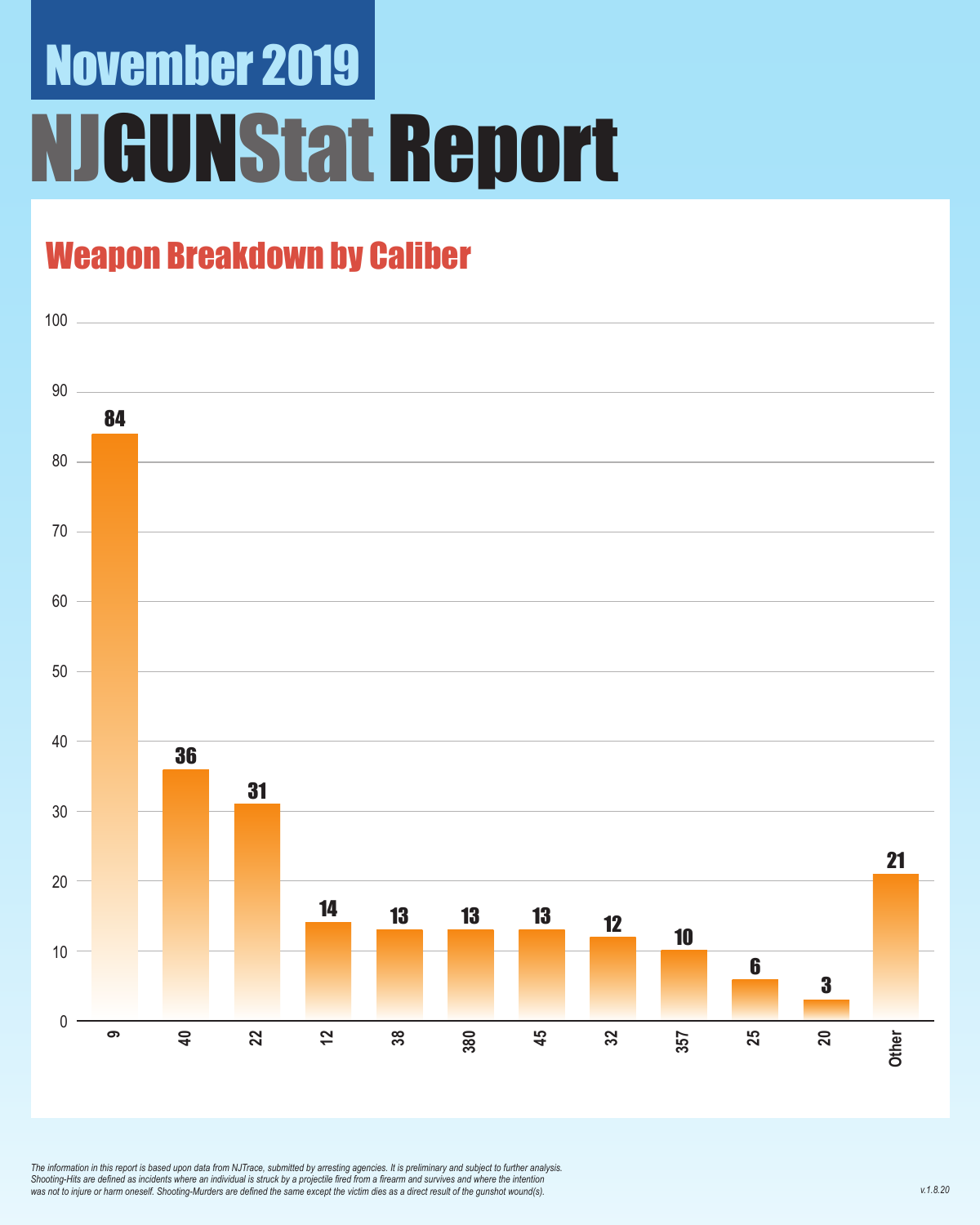# November 2019 NStat Report

#### Gun Recovery Numbers Statewide

| <b>Total Crime Guns Recovered</b>                    | 256 |
|------------------------------------------------------|-----|
| Found Property/Turned in                             | 136 |
| <b>Guns with Possessors</b>                          | 120 |
| Individuals Arrested with<br>more than One Crime Gun | 11  |

### New Jersey Counties



#### New Jersey Cities



*\*Other represents any city with fewer than three (3) crime guns*

*The information in this report is based upon data from NJTrace, submitted by arresting agencies. It is preliminary and subject to further analysis. Shooting-Hits are defined as incidents where an individual is struck by a projectile fired from a firearm and survives and where the intention*  was not to injure or harm oneself. Shooting-Murders are defined the same except the victim dies as a direct result of the gunshot wound(s).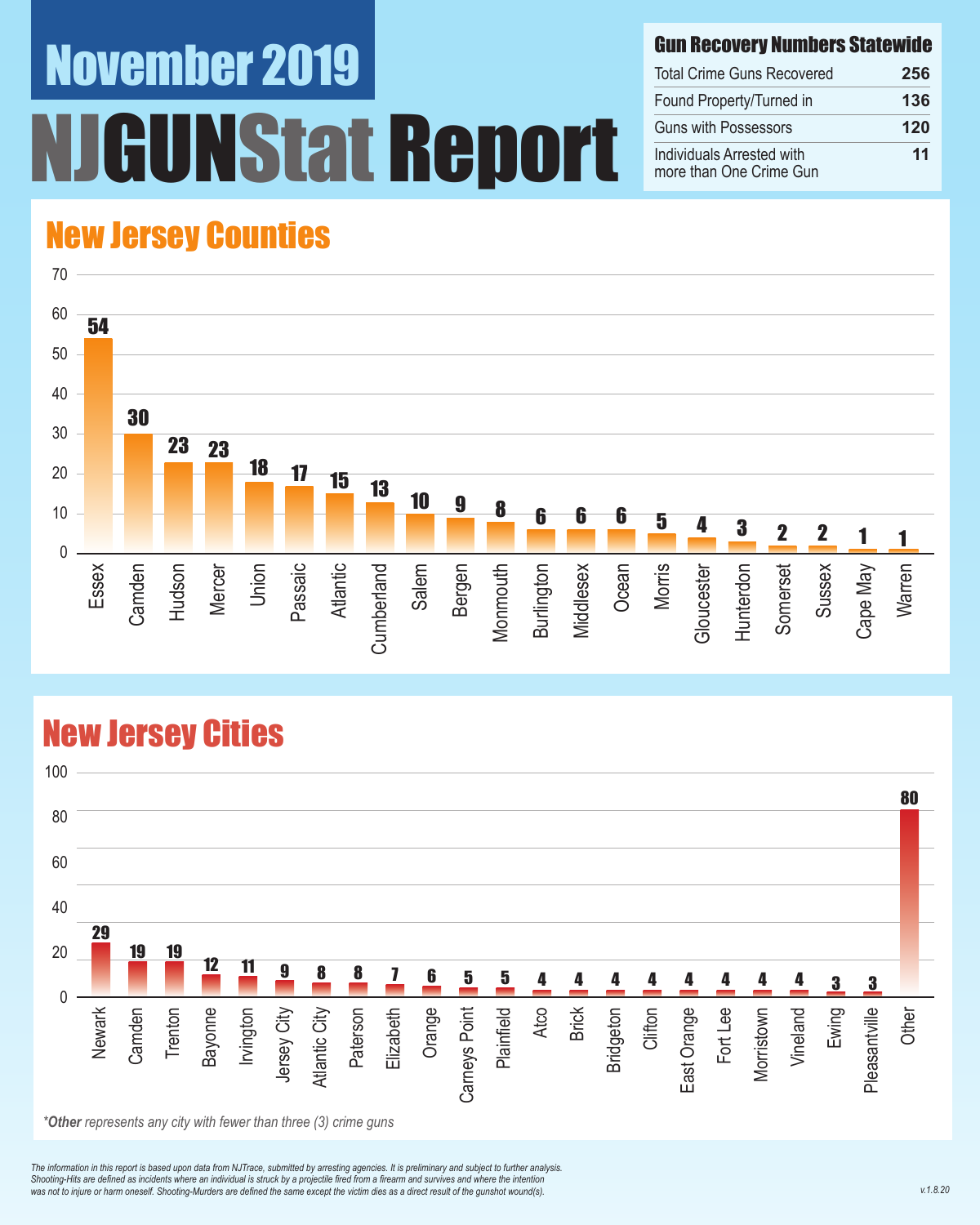### November 2019 **JGUNStat Report**

### Weapon Breakdown by Manufacturer



*This chart reflects the information provided to the New Jersey State Police through NJTrace, a statewide program that relies on local police departments to input data on guns used in the commission of a crime. This chart does not rely on any reports from the federal Bureau of Alcohol, Tobacco, Firearms and Explosives (ATF). The information is preliminary and subject to further analysis.*